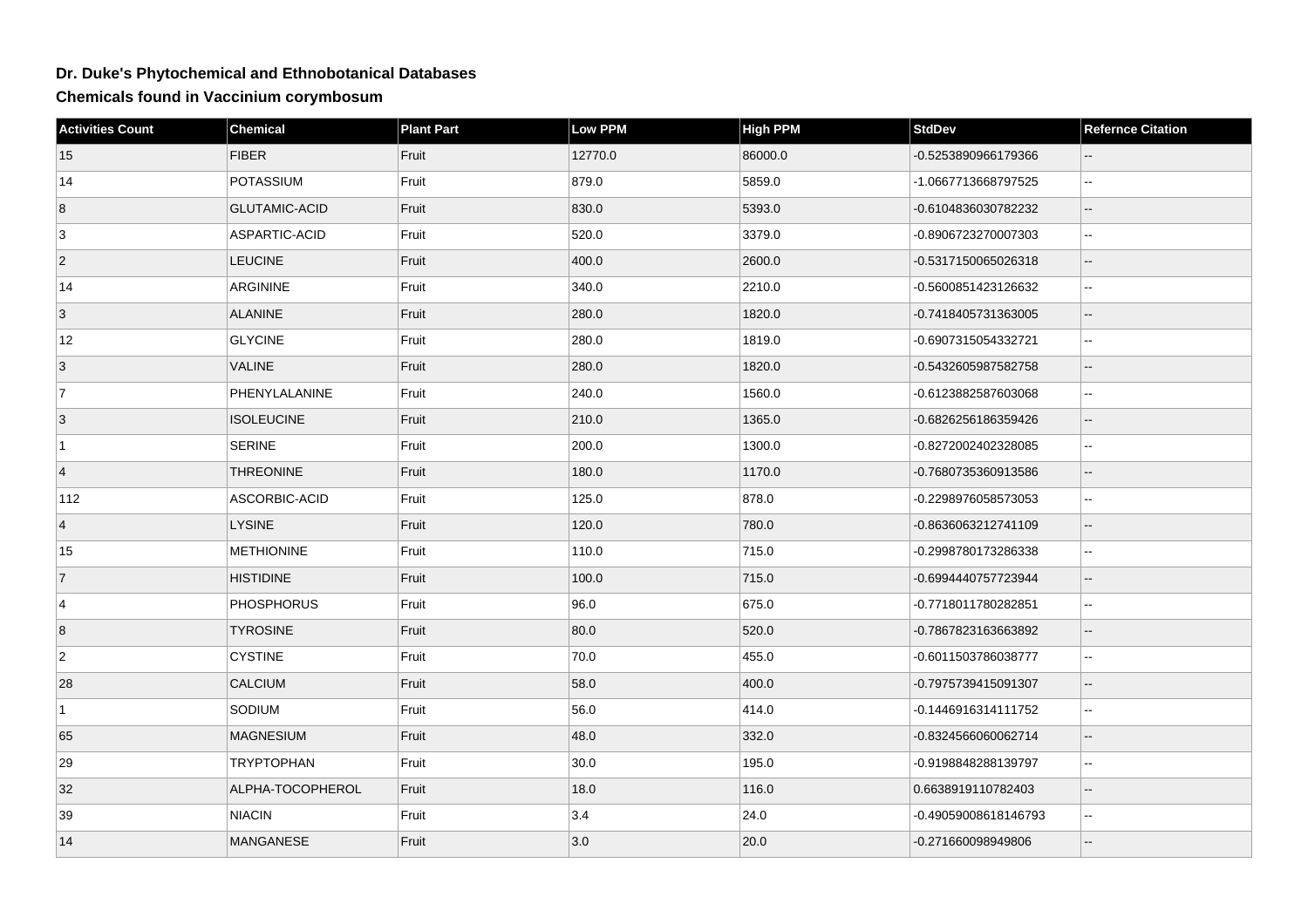| <b>Activities Count</b> | <b>Chemical</b>                   | <b>Plant Part</b> | <b>Low PPM</b> | <b>High PPM</b> | <b>StdDev</b>        | <b>Refernce Citation</b>                      |
|-------------------------|-----------------------------------|-------------------|----------------|-----------------|----------------------|-----------------------------------------------|
| 6                       | <b>IRON</b>                       | Fruit             | 2.0            | 11.0            | -0.4838541474887695  | $\overline{\phantom{a}}$                      |
| 77                      | <b>ZINC</b>                       | Fruit             | 1.0            | 7.0             | -0.7010475051378668  | $\overline{\phantom{a}}$                      |
| 11                      | PANTOTHENIC-ACID                  | Fruit             | 0.9            | 6.0             | -0.7720986391775634  | $\mathcal{L}_{\mathcal{F}}$                   |
| 53                      | <b>BETA-CAROTENE</b>              | Fruit             | 0.6            | 3.9             | -0.14326199939781478 | $\mathord{\hspace{1pt}\text{--}\hspace{1pt}}$ |
| 12                      | <b>COPPER</b>                     | Fruit             | 0.5            | 4.0             | -0.6863742487163819  | $\sim$                                        |
| 31                      | <b>THIAMIN</b>                    | Fruit             | 0.5            | 3.1             | -0.2857986533698326  | $\mathord{\hspace{1pt}\text{--}\hspace{1pt}}$ |
| 15                      | <b>RIBOFLAVIN</b>                 | Fruit             | 0.5            | 3.4             | -0.34465824343779955 | $\sim$                                        |
| $\vert$ 4               | <b>BORON</b>                      | Fruit             | 0.1            | 13.0            | -0.5421662869530862  | $\overline{\phantom{a}}$                      |
| 15                      | <b>FOLACIN</b>                    | Fruit             | 0.05           | $\vert$ 0.5     | -0.6321635035861631  | $\mathbb{L}^2$                                |
| 10                      | NEROL                             | Fruit             | 0.02           | 0.08            | -0.62010617027388    | $\mathbf{L}$                                  |
| 9                       | BENZYL-ALCOHOL                    | Fruit Juice       | 0.01           | 0.08            |                      | $\sim$                                        |
| 15                      | <b>CITRONELLOL</b>                | Fruit             | 0.01           | 0.03            | -0.5732639555341512  | $\overline{a}$                                |
| 28                      | VANILLIN                          | Fruit             | 0.01           | 0.05            | $-1.0$               |                                               |
| 35                      | <b>GERANIOL</b>                   | Fruit             | 0.01           | 0.03            | -0.6117485494795332  | $\overline{\phantom{a}}$                      |
| 26                      | <b>PHENOL</b>                     | Fruit             | 0.01           | 0.06            | -0.999999999999999   | $\sim$ $\sim$                                 |
| 23                      | ALPHA-TERPINEOL                   | Fruit             | 0.01           | 0.03            | -0.4084856837120716  | $\overline{\phantom{a}}$                      |
| 7                       | ALPHA-CAROTENE                    | Fruit             |                |                 |                      | $\sim$                                        |
| 176                     | <b>QUERCETIN</b>                  | Plant             |                |                 |                      |                                               |
| 7                       | <b>CYANIDIN</b>                   | Fruit             |                |                 |                      | $\overline{a}$                                |
| 60                      | <b>LIMONENE</b>                   | Fruit             |                |                 |                      | $\overline{a}$                                |
| 13                      | P-HYDROXY-BENZOIC-<br><b>ACID</b> | Plant             |                |                 |                      | $\overline{a}$                                |
| 31                      | <b>CARYOPHYLLENE</b>              | Fruit             |                |                 |                      | $\overline{a}$                                |
| 30                      | <b>HYPEROSIDE</b>                 | Plant             |                |                 |                      |                                               |
| 61                      | <b>FERULIC-ACID</b>               | Plant             |                |                 |                      | $\overline{\phantom{a}}$                      |
| 16                      | ACETIC-ACID                       | Fruit Juice       |                | 0.7             | 0.9999999999999999   | $\overline{\phantom{a}}$                      |
| $\vert$ 2               | PIPERONAL                         | Plant             |                |                 |                      |                                               |
| 8                       | P-CRESOL                          | Plant             |                |                 |                      |                                               |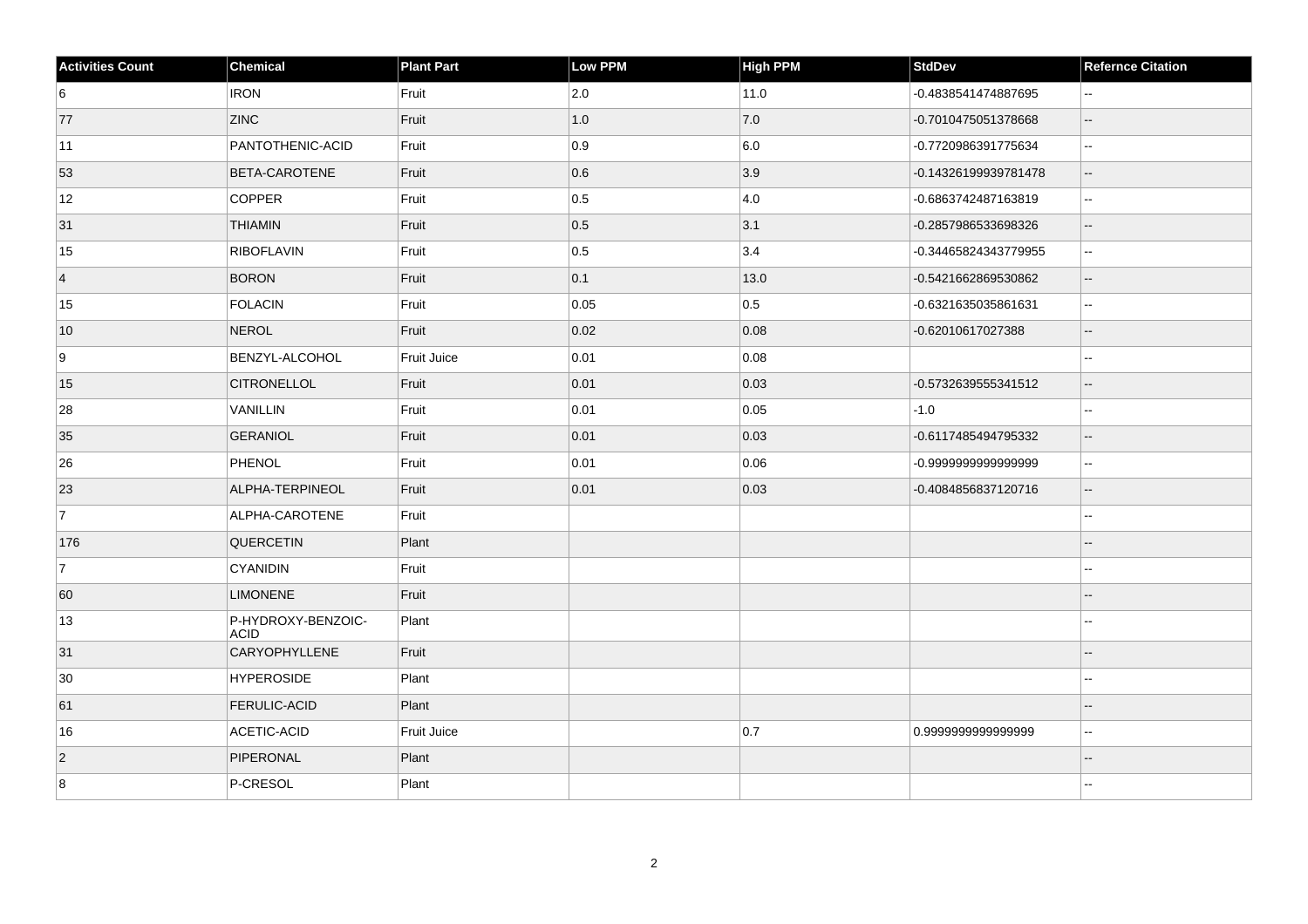| <b>Activities Count</b> | Chemical                          | <b>Plant Part</b> | Low PPM | <b>High PPM</b> | StdDev              | <b>Refernce Citation</b>                                                                                                                                                                                                      |
|-------------------------|-----------------------------------|-------------------|---------|-----------------|---------------------|-------------------------------------------------------------------------------------------------------------------------------------------------------------------------------------------------------------------------------|
| $ 2\rangle$             | MALVIN                            | Fruit             |         |                 |                     | $-$                                                                                                                                                                                                                           |
| 24                      | BENZALDEHYDE                      | Fruit Juice       |         |                 |                     |                                                                                                                                                                                                                               |
| 17                      | FARNESOL                          | Fruit             |         | 0.04            | -0.728783349747631  | $\overline{\phantom{a}}$                                                                                                                                                                                                      |
| $\overline{1}$          | 4-HYDROXYCINNAMIC-<br><b>ACID</b> | Plant             |         |                 |                     | --                                                                                                                                                                                                                            |
| $\overline{5}$          | PHYLLOQUINONE                     | Fruit             |         | 30.0            | 4.471663819829345   | Shapiro, D. K., Kudinov, M.<br>A., Narizhnaya, T. I., Kononovich, T. V., Starkova, N. Y. 1984. Biochemical<br><b>Evaluation of Blueberries</b><br>Grown in the BeloRussian<br>Polessie. Rastitel'nye<br>Resursy, 203:396-400. |
| 25                      | P-COUMARIC-ACID                   | Plant             |         |                 |                     |                                                                                                                                                                                                                               |
| $6\overline{6}$         | MALVIDIN                          | Fruit             |         |                 |                     | $-$                                                                                                                                                                                                                           |
| 77                      | CHLOROGENIC-ACID                  | Fruit             |         | 3000.0          | 1.514574437694523   | $\mathbf{u}$                                                                                                                                                                                                                  |
| 76                      | <b>EUGENOL</b>                    | Fruit             |         | 0.02            | -0.7071064865585788 | $\sim$ $\sim$                                                                                                                                                                                                                 |
| 67                      | 1,8-CINEOLE                       | Fruit             |         |                 |                     | $\overline{\phantom{a}}$                                                                                                                                                                                                      |
| $\vert$ 4               | <b>ORIENTIN</b>                   | Plant             |         |                 |                     | --                                                                                                                                                                                                                            |
| $\vert$ 1               | CAPROIC-ACID                      | Fruit Juice       |         | 0.05            | 1.000000000000001   | $\overline{\phantom{a}}$                                                                                                                                                                                                      |
| 24                      | <b>VANILLIC-ACID</b>              | Plant             |         |                 |                     | --                                                                                                                                                                                                                            |
| 44                      | SCOPOLETIN                        | Plant             |         |                 |                     | $-1$                                                                                                                                                                                                                          |
| 30                      | <b>ESCULETIN</b>                  | Plant             |         |                 |                     | --                                                                                                                                                                                                                            |
| 30                      | (+)-CATECHIN                      | Plant             |         |                 |                     | $\mathbf{u}$                                                                                                                                                                                                                  |
| 8                       | PHLOROGLUCINOL                    | Plant             |         |                 |                     | --                                                                                                                                                                                                                            |
| 64                      | OLEANOLIC-ACID                    | Plant             |         |                 |                     | $\overline{\phantom{a}}$                                                                                                                                                                                                      |
| $\vert$ 7               | <b>GLUCOSE</b>                    | Fruit             |         |                 |                     | $\overline{a}$                                                                                                                                                                                                                |
| 87                      | <b>RUTIN</b>                      | Plant             |         |                 |                     |                                                                                                                                                                                                                               |
| 51                      | ELLAGIC-ACID                      | Plant             |         |                 |                     |                                                                                                                                                                                                                               |
| 102                     | CAFFEIC-ACID                      | Plant             |         |                 |                     |                                                                                                                                                                                                                               |
| 89                      | URSOLIC-ACID                      | Plant             |         |                 |                     |                                                                                                                                                                                                                               |
| 57                      | ROSMARINIC-ACID                   | Plant             |         |                 |                     | --                                                                                                                                                                                                                            |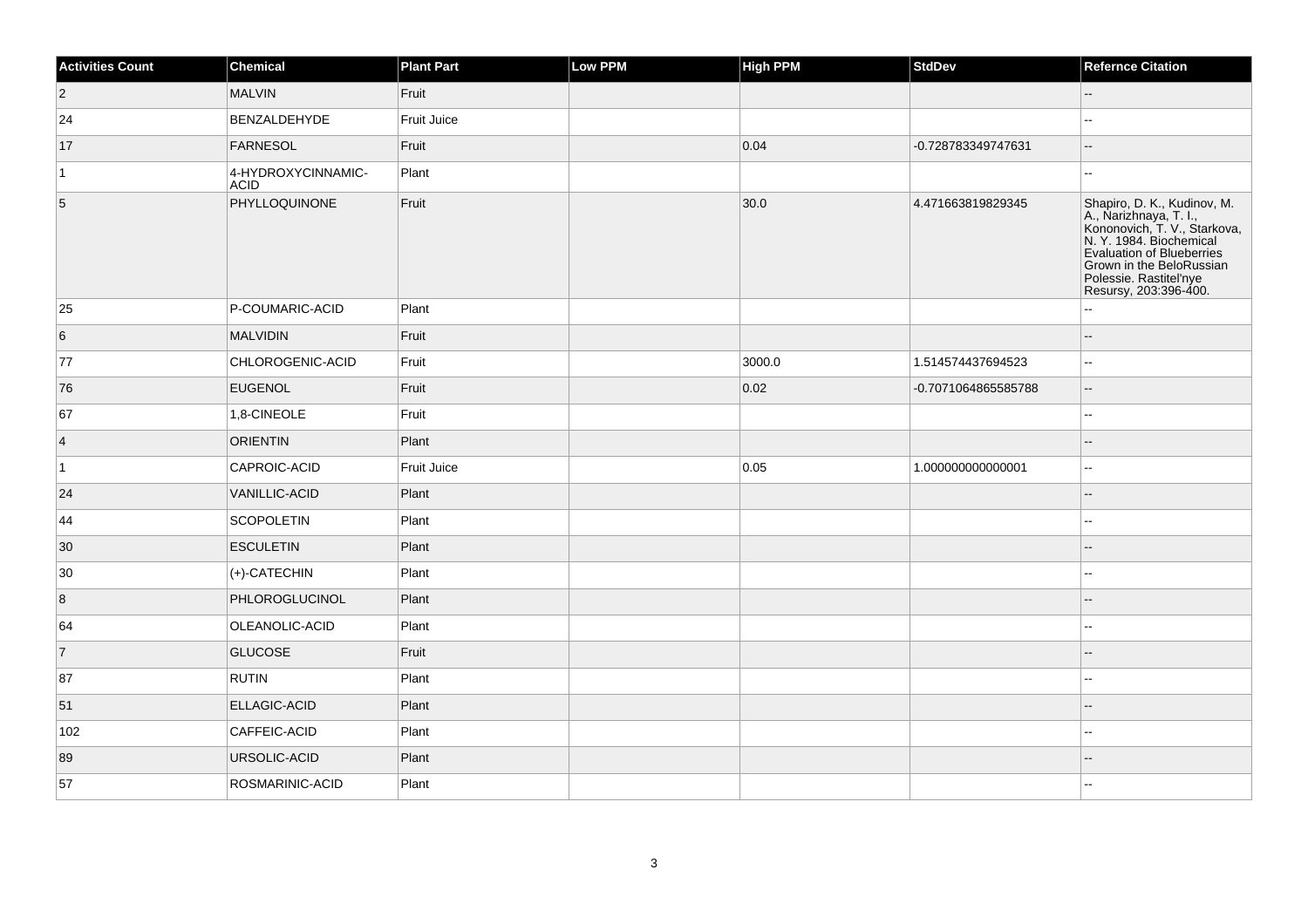| <b>Activities Count</b> | <b>Chemical</b>                             | <b>Plant Part</b> | Low PPM | <b>High PPM</b> | <b>StdDev</b> | <b>Refernce Citation</b>                                                                                                                        |
|-------------------------|---------------------------------------------|-------------------|---------|-----------------|---------------|-------------------------------------------------------------------------------------------------------------------------------------------------|
| $\vert$ 1               | DELPHINIDIN-3-O-BETA-D-<br><b>GLUCOSIDE</b> | Fruit             |         |                 |               | --                                                                                                                                              |
| $\vert$ 1               | ISOVALERIC-ACID-ETHYL-<br><b>ESTER</b>      | Plant             |         |                 |               | --                                                                                                                                              |
| $\vert 3 \vert$         | GAMMA-DECALACTONE                           | Plant             |         |                 |               | ш,                                                                                                                                              |
| 68                      | <b>RESVERATROL</b>                          | Fruit             |         |                 |               | ARS News Notes, April 7,<br>1999. Anticancer Agent<br>Confirmed in Berries; ARS<br>Natural Products Utilization<br>Research Unit, Oxford, Miss. |
| $\vert$ 1               | PETUNIDIN-3-O-BETA-D-<br><b>GLUCOSIDE</b>   | Fruit             |         |                 |               |                                                                                                                                                 |
| 31                      | MYRISTICIN                                  | Fruit             |         |                 |               | $\overline{\phantom{a}}$                                                                                                                        |
| 9                       | DELPHINIDIN                                 | Fruit             |         |                 |               | ш,                                                                                                                                              |
| 22                      | <b>ISOQUERCITRIN</b>                        | Leaf              |         |                 |               | $\overline{\phantom{a}}$                                                                                                                        |
| 47                      | BETA-SITOSTEROL                             | Plant             |         |                 |               | --                                                                                                                                              |
| $\overline{1}$          | PEONIDIN-3-O-BETA-D-<br>GLUCOSIDE           | Fruit             |         |                 |               | $\overline{a}$                                                                                                                                  |
| 62                      | GALLIC-ACID                                 | Plant             |         |                 |               | $-$                                                                                                                                             |
| 28                      | ALPHA-PINENE                                | Fruit             |         |                 |               | шш.                                                                                                                                             |
| 44                      | QUERCITRIN                                  | Plant             |         |                 |               | $-$                                                                                                                                             |
| 3                       | <b>PETUNIDIN</b>                            | Fruit             |         |                 |               | --                                                                                                                                              |
| 34                      | <b>MYRICETIN</b>                            | Plant             |         |                 |               |                                                                                                                                                 |
| $\overline{1}$          | MALVIDIN-3-O-ALPHA-L-<br>GALACTOSIDE        | Fruit             |         |                 |               | $\overline{a}$                                                                                                                                  |
| 13                      | <b>BETA-IONONE</b>                          | Plant             |         |                 |               | $\overline{\phantom{a}}$                                                                                                                        |
| 7                       | TRANS-CINNAMALDEHYDE   Fruit                |                   |         |                 |               | ۵.                                                                                                                                              |
| $\overline{3}$          | <b>PEONIDIN</b>                             | Fruit             |         |                 |               |                                                                                                                                                 |
| 8                       | <b>FRUCTOSE</b>                             | Fruit             |         |                 |               |                                                                                                                                                 |
| 3                       | ALPHA-CEDRENE                               | Plant             |         |                 |               |                                                                                                                                                 |
| $\overline{2}$          | QUERCETIN-3-O-BETA-D-<br><b>GLUCOSIDE</b>   | Plant             |         |                 |               | ۵.                                                                                                                                              |
| 22                      | <b>MYRCENE</b>                              | Fruit             |         |                 |               | $\overline{a}$                                                                                                                                  |
| $\overline{5}$          | <b>CYANIN</b>                               | Fruit             |         |                 |               | ۵.                                                                                                                                              |
| 28                      | <b>PULEGONE</b>                             | Plant             |         |                 |               |                                                                                                                                                 |